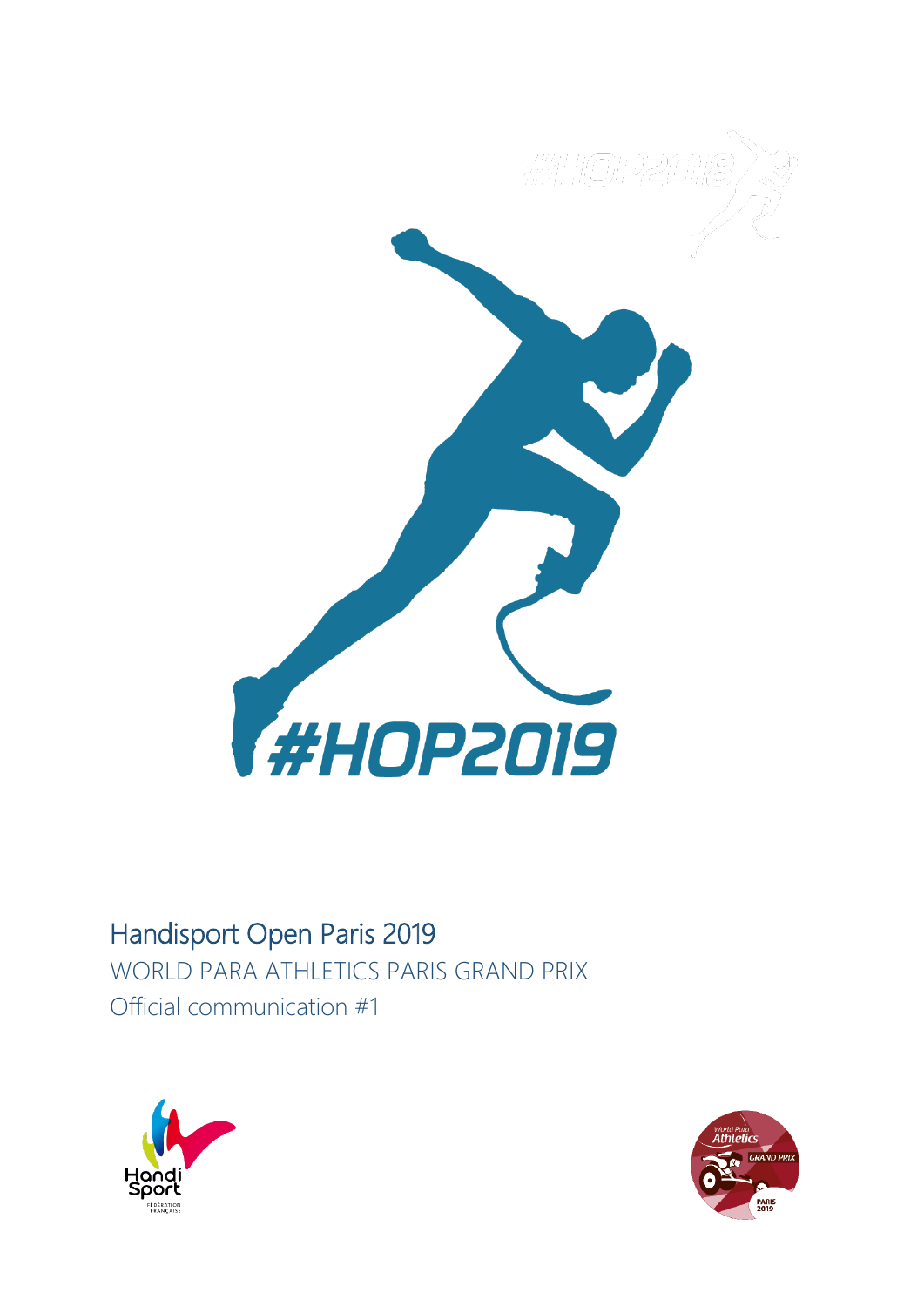# #Event Information

## Competition

IPC/WPA sanctioned

## Key Dates

Arrival: 26 - 28 August Classification: 26 - 28 August Competition: 28 - 30 August Departure: 30 August - 01 September

## Accreditation

The accreditation will take place at the main entrance of the Official Event Hotel, Paris, next to the reception.

#### Start numbers for the Grand Prix

26 - 27 August (9 am - 6 pm) 28 August (only the morning)

## Call Room Times

15 Min. before start Wheelchair Track 15 Min. before start Standing Track 20 Min. before start Field Events Sitting 30 Min. before start Field Events Standing

## Classification

Classification for Athletes with a Visual or Physical Impairment (VI and PI) will take place on Monday 26, Tuesday 27 and Wednesday 28 August 2019. All Athletes entering Para Athletics with a New (N) or Review (R) Sport Class Status will be required from WPA to undergo Classification upon arrival in Paris. If you require Classification, please ensure you arrive in Paris prior to the start of Classification.

#### **Contact**

World Para Athletics [worldparaathletics@paralympic.org](mailto:worldparaathletics@paralympic.org)

Classification schedule will follow

## Competition schedule

Below you will find the provisional competition schedule (per 13<sup>th</sup> March 2019).

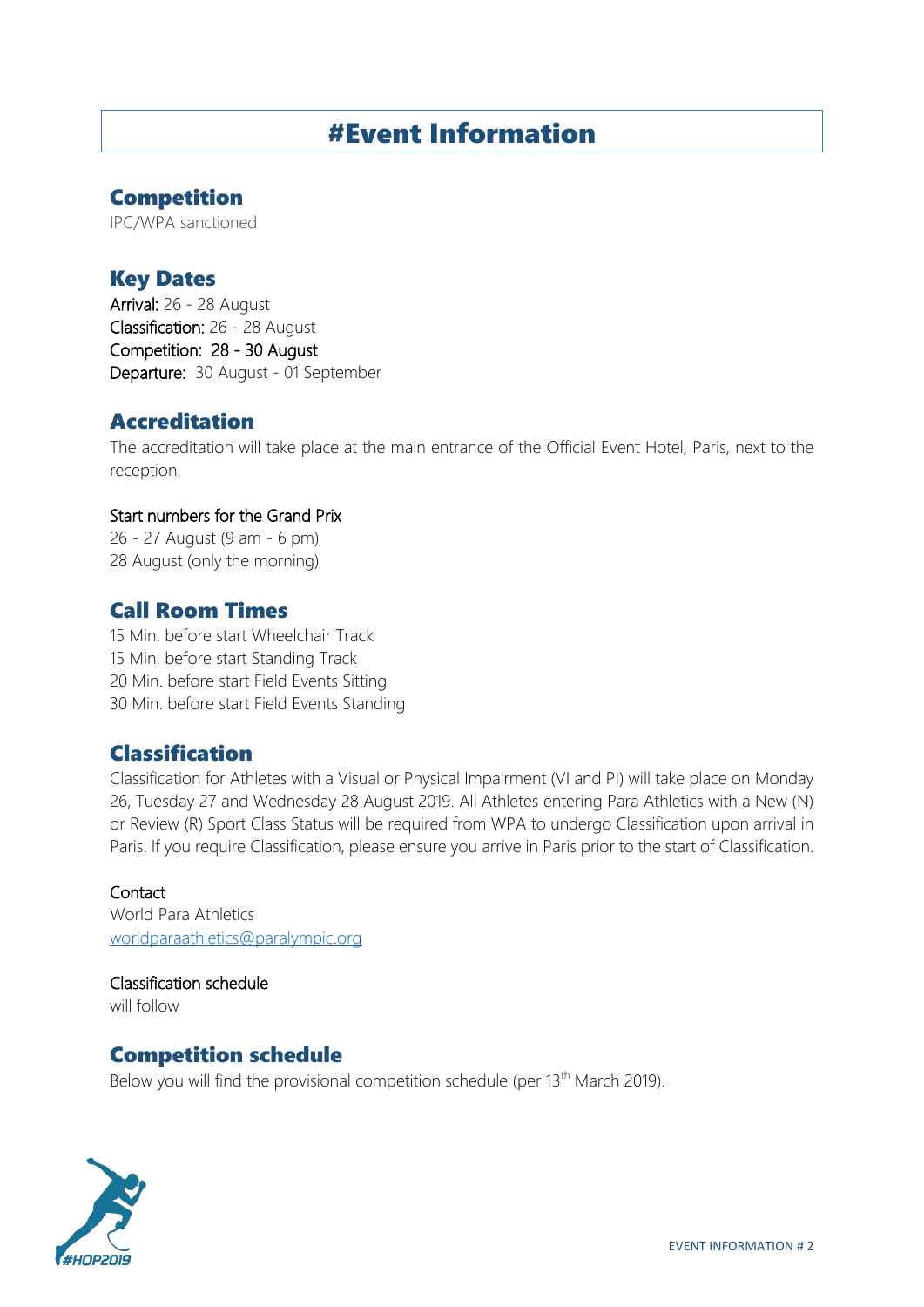## Competition Venue

Paris Charlety Stadium New MONDO Track certified IAAF + Warm-up Track

## **Disciplines**

All events that feature on the Dubaï 2019 World Para Athletics Championships program will be available for entry at the Paris 2019 WPA Grand Prix.

On the track: 100m, 200m, 400m, 800m, 1500m, 5000m & Universal Relay On the field: High jump, Long jump, Shot put, Discus, Javelin, Club throw Classes: 10-20-30-40-50-Deaf (Male & Female)

All athletes wishing to participate in the Grand Prix must also be entered via the IPC Online Entry System by their NPC/NF. All athletes must therefore ensure they are registered here at the LOC and in the IPC Online Entry System (EBS) from their National Paralympic Committee (NPC) in order to be eligible to compete (in their preferred disciplines).

Events that have too few (less than three) entries, must not take place. Should an event be cancelled, the athletes concerned will be informed by the organizers, after the entry is closed.

## Registration

Registration deadline: 30 July Entry fee: 100€

#### Payment

Is only possible by bank transfer

#### Bank transfer reference

NPC/NF + HOP 2019

#### Account details

| Account Name           | Fédération Française Handisport                            |
|------------------------|------------------------------------------------------------|
| Address                | SG Paris Gambetta (03430) - 5 Place Gambetta - 75960 Paris |
| <b>IBAN</b>            | FR76 3000 3034 3000 0505 6777 040                          |
| <b>BIC- SWIFT CODE</b> | SOGFFRPP                                                   |

REGISTRATION IS COMPLETE ONLY AFTER PAYMENT IN FULL HAS BEEN RECEIVED BY FEDERATION FRANCAISE HANDISPORT.

## Equipment storage

#### Personal Equipment, Throwing frames & Racing Wheelchairs

Storage rooms will be made available at your Hotel and the Competition Venue during the Paris Grand Prix.

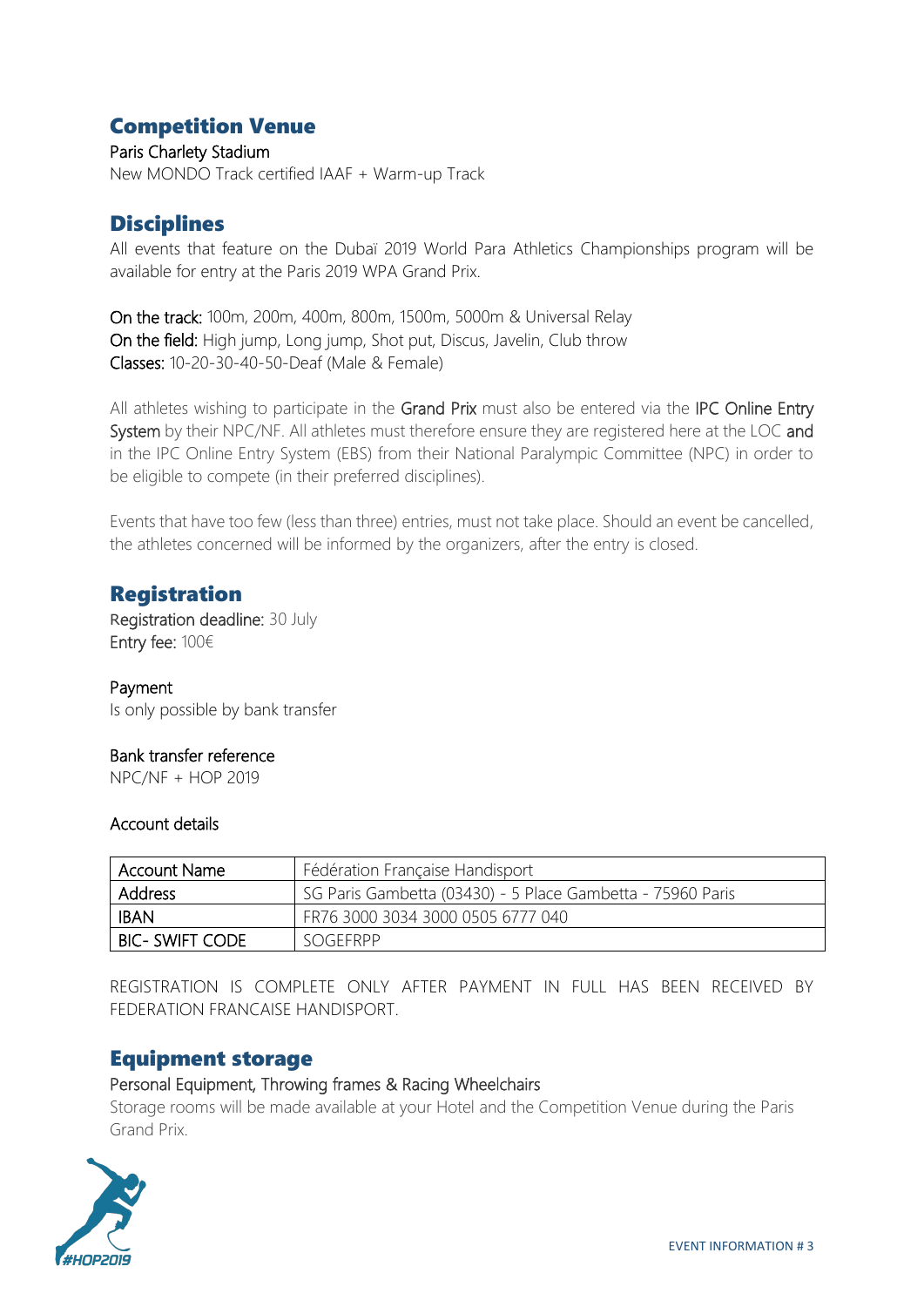#### Insurance

Competitors will have to provide for their own accident and liability insurances. The organizers exclude any liability and assume no responsibility for loss or theft of materials or personal belongings during the entire meeting.

### License

Foreign competitors must possess a valid IPC/WPA license. French competitors must additionally possess a valid FFH license

### Medical service

During competition: Medical service is provided at the competition area (Warm-Up Track). In all other cases: Please ask at the hotel reception.

#### Rules

Technical aspects of the meeting as well as classifications are subject to the rules of the IPC/WPA. The event is sanctioned by IPC/WPA.

### Start-list

Start-list will be published and communicated at the end of the Technical Meeting.

## Technical Information Center (TIC)

For questions please visit the TIC at the competition area. Opening times will follow.

## Technical Meeting

Wednesday, 28<sup>th</sup> August at 4.00 PM (TBC) Meeting point (TBC)

## Training Venue

Training Venue : Paris - Louis Lumière Stadium direct access from the Residence International de Paris (Official Event Hotel) Training Facilities: Track; Jump and Throw (shot put) areas

#### Medals Ceremonies

There will be some ceremonies per day in the Paris Charlety Stadium. Please check the victory ceremony schedule (will follow). For those participating in the victory ceremonies please be at the area next to the time keeping at least 10 minutes prior to the scheduled time. From there you will be guided to the victory ceremony area.

## The Local Organization Committee - Handisport Open Paris 2019

Organizer : Fédération Française Handisport NPC/NF Coordination: Julien Hericourt, Athletics Sports Director E-mail: [hop@handisport.org](mailto:hop@handisport.org) Website: [http://handisport-open-paris.org](http://handisport-open-paris.org/)

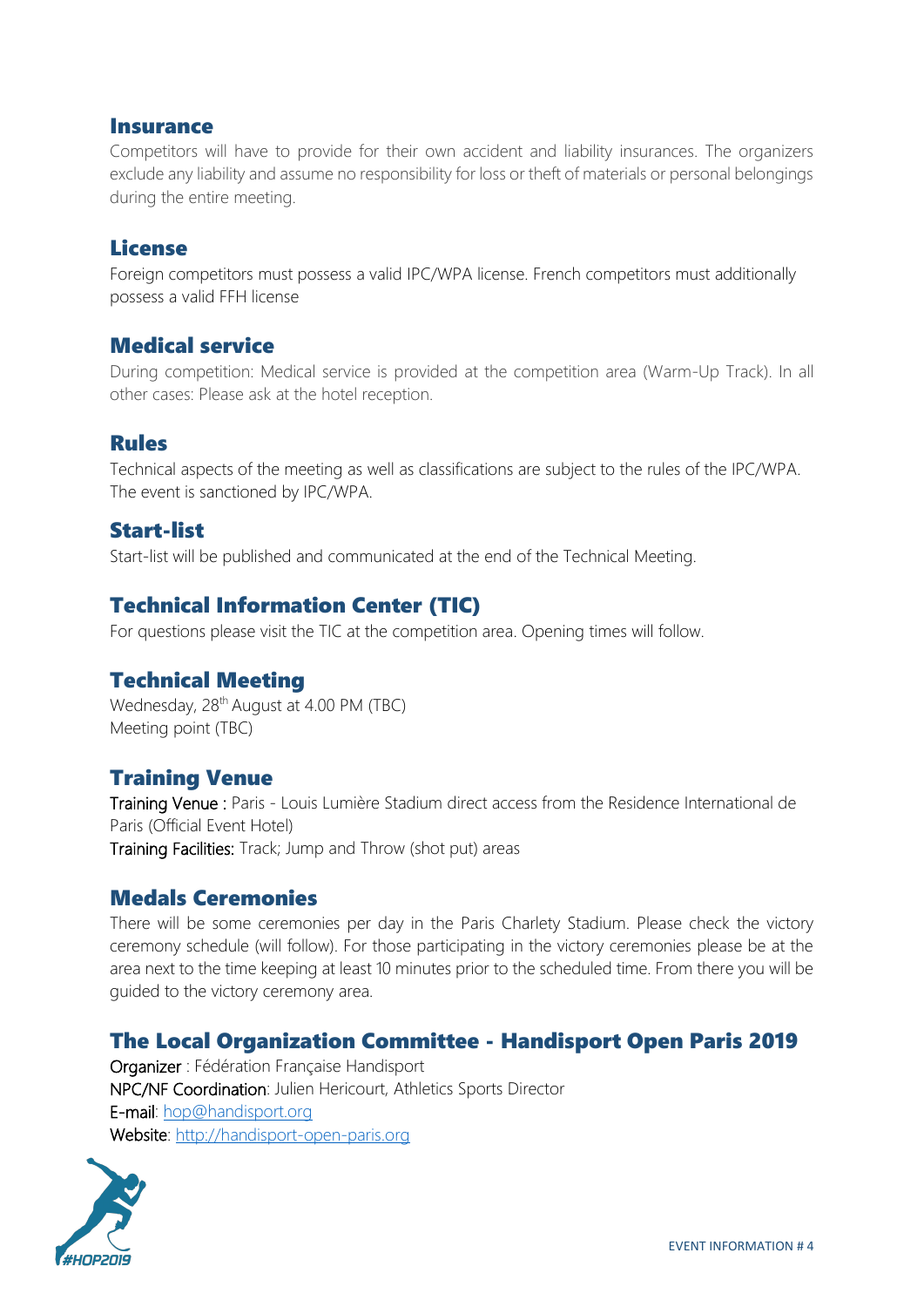# #Provisional Competition Schedule

## Wednesday, 28 August

from 5 pm

Track: 100m qualifications (except wheelchairs athletes) and 5000m finals Jump: Long Jump qualifications Throw: Shot put, discus and javelin qualifications (except seating athletes)

## Thursday, 29 August 29

from 10 am to 8 pm

#### Morning: from 10 am to 1 pm

Races: 100m semi-finals (except wheelchairs athletes) Jump: Men's High Jump final Seating Throw: Women's Shot Put & Men's Discus finals

#### Afternoon: from 1.30 pm to 3.30 pm

Animation & Racing chairs' warm-up on the track

#### Evening: from 4 pm to 8 pm

Races: 100m, 400m & 1500m finals Standing Throw: Women's & Men's Javelin finals Seating Throw: Men's Shot Put & Women's Discus finals

## Friday, 30 August

from 10 am to 8 pm

#### Morning: from 10 am to 1 pm

Jump: Men's Long Jump finals Seating Throw: Women's Javelin finals Standing Throw: Women's Shot Put & Men Discus finals

#### Afternoon: from 1.30 pm to 3.30 pm

Animation & Racing chairs' warm-up on the track

#### Evening: from 4 pm to 8 pm

Track: 200m, 800m and 4x100m universal relay finals Jump: Women's Long Jump finals Seating Throw: Men's Javelin finals; Women's and Men Club finals Standing Throw: Men's Shot Put & Women's Discus finals